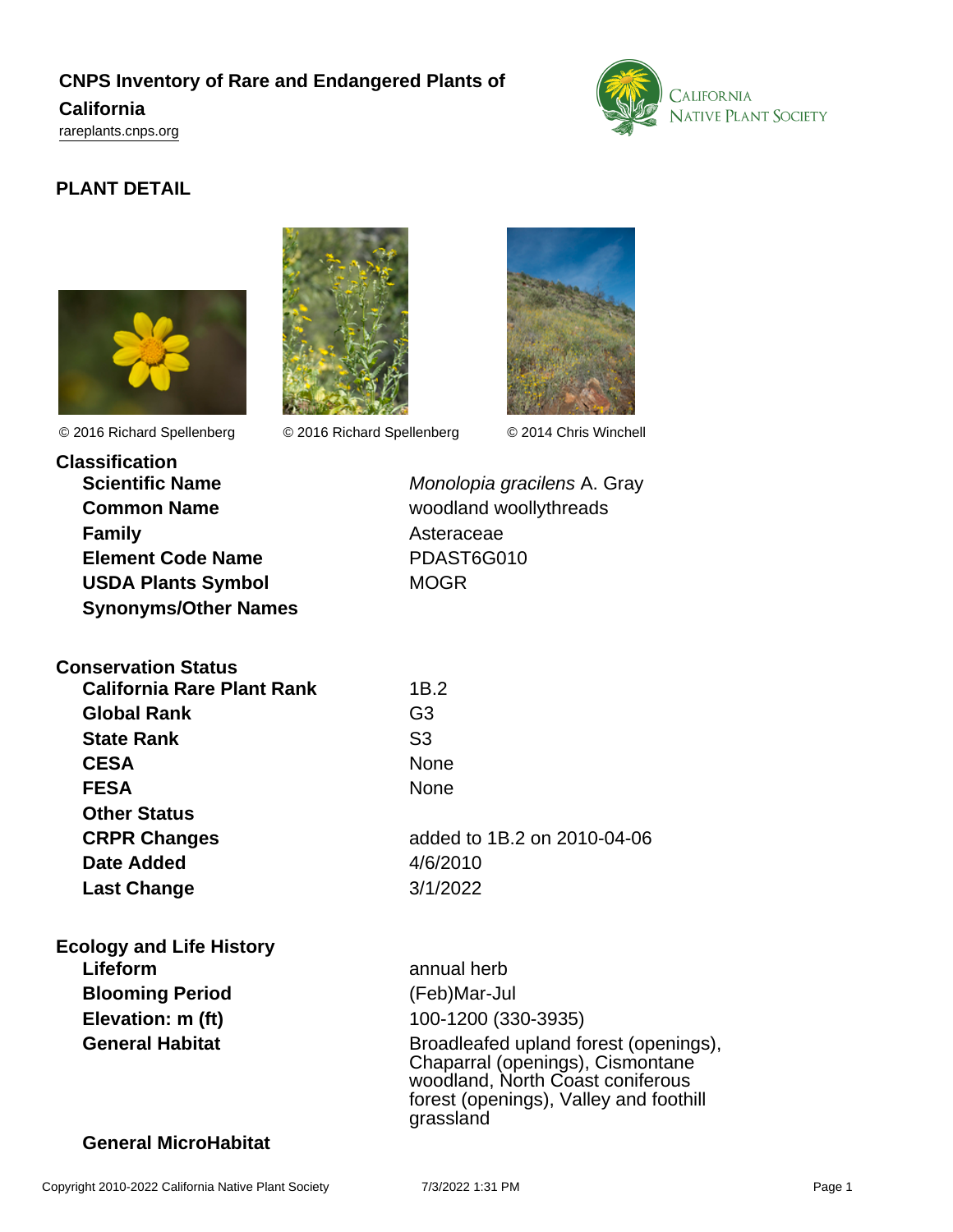### **Element Occurrence Data from California Natural Diversity Database**

| <b>Total Element Occurrences</b> |  |
|----------------------------------|--|
| <b>Element Occurrence Ranks</b>  |  |
| Excellent (A)<br>З               |  |
| 10<br>Good (B)                   |  |
| Fair (C)<br>3                    |  |
| Poor (D)<br>0                    |  |
| None (X)<br>2                    |  |
| Unknown (U)<br>50                |  |
| <b>Occurrence Status</b>         |  |
| Historical, $> 20$ years<br>37   |  |
| 31<br>Recent, < 20 years         |  |
| <b>Presence</b>                  |  |
| Presumed Extant<br>66            |  |
| 2<br><b>Possibly Extirpated</b>  |  |
| <b>Presumed Extirpated</b>       |  |

#### **Location**

### **CA Endemic** Yes

### **Counties**

Alameda (ALA), Contra Costa (CCA), Monterey (MNT), San Benito (SBT), San Luis Obispo (SLO), San Mateo (SMT), Santa Clara (SCL), Santa Cruz (SCR)

#### **States**

California (CA)

### **Quads**

Adelaida (3512067), Big Basin (3712222), Cambria (3512151), Castle Rock Ridge (3712221), Clayton (3712188), Cupertino (3712231), Cypress Mountain (3512058), Diablo (3712178), Felton (3712211), Gilroy (3712115), Gilroy Hot Springs (3712114), Hayward (3712261), La Honda (3712233), Las Trampas Ridge (3712271), Laurel (3712118), Loma Prieta (3712117), Los Gatos (3712128), Mindego Hill (3712232), Montara Mountain (3712254), Monterey (3612158), Morgan Hill (3712126), Moss Landing (3612177), Mt. Madonna (3712116), Mt. Sizer (3712125), Oakland East (3712272), Palo Alto (3712242), Paso Robles (3512066), Pebblestone Shut-in (3512161), Pico Creek (3512152), Piedras Blancas (3512163), Port San Luis (3512027), San Leandro (3712262), San Mateo (3712253), Santa Cruz (3612281), Santa Teresa Hills (3712127), Soquel (3612188), Watsonville East (3612186), Watsonville West (3612187), Woodside (3712243)

#### **Notes**

Definitions of codes preceding a county and/or quad:

\* Presumed extirpated

(\*) Possibly extirpated

Species may be present in other areas where conditions are favorable. These data should NOT be substituted for pre-project review or for on-site surveys.